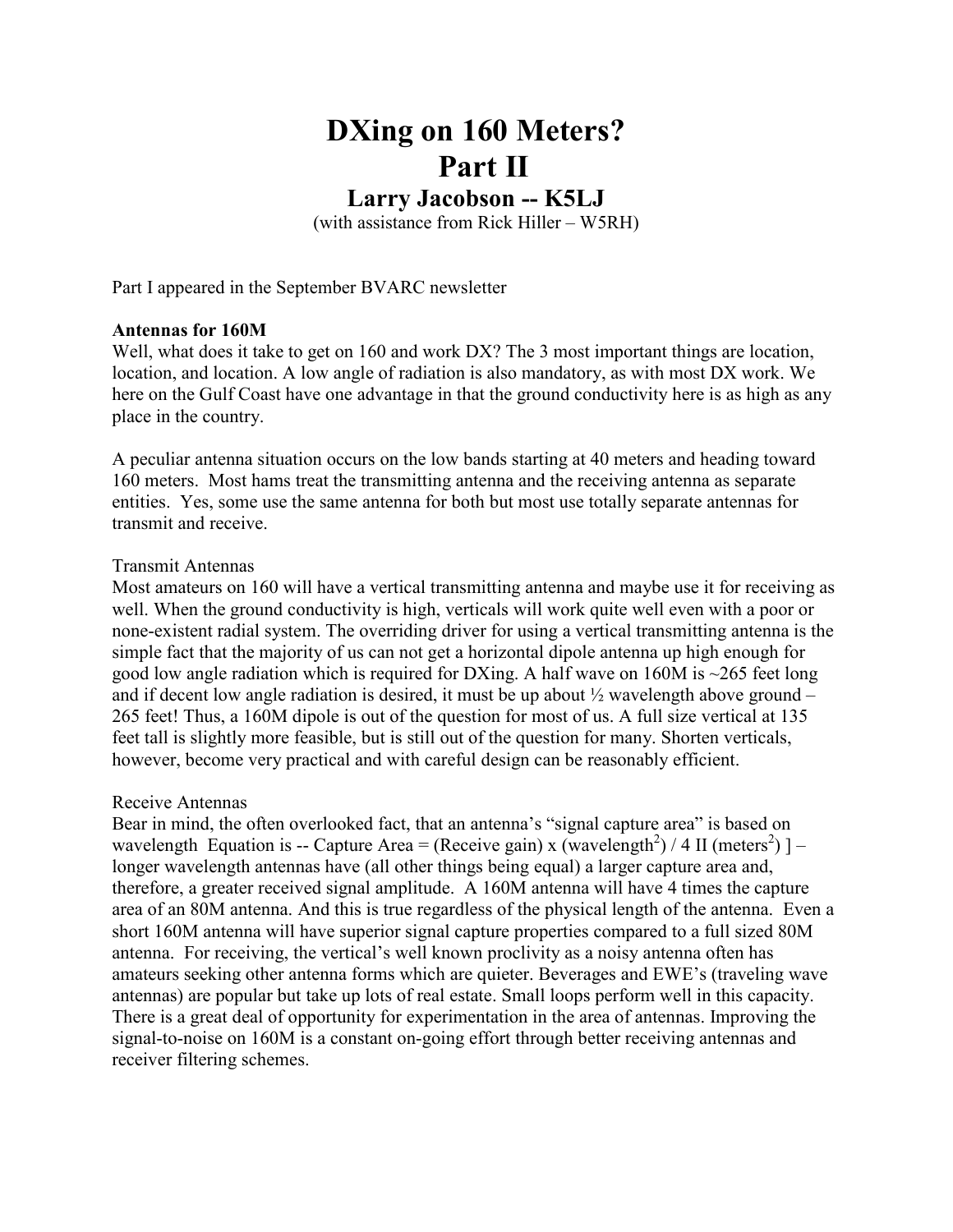Make a 160 Meter plan

Make a 160 Meter plan and put it into action now. The weather here is starting to cool off making it more pleasant to get outside and do some antenna work. There are 160 meter contacts to be made the year round, but winter time is the quieter period and also the period of longer nighttime hours. December thru March is the operational 'prime time' and is also when the 160 meter contests occur.

160 meters is a unique band for the ham op. The wavelengths are long, components are large and equipment can be easily homebrewed. 2 times a day propagation peaks, for an hour each time, so you can easily plan your operating day.

So get busy. Put up a shortened vertical, an inverted L or even a low dipole...but make the effort to get on the air on 160 this winter season. Once you get a taste of the low bands you will be back again next year and most probably with an improved antenna farm for both transmit and receive.

We hope you enjoyed the article on 160 meters. If you should have any further questions you can contact us directly --

Larry, K5LJ --  $k5li(\omega)$ eartlink.net or Rick, W5RH at rhiller $(\omega)$ sdicgm.com

## References for 160 Operation, Radios and Antenna Systems

http://www.w8ji.com/160\_history.htm --W1BB article http://www.w8ji.com/160%20History/hist160dx.pdf

## Receiving Wire Antennas -- http://www.arrl.org/tis/info/recwire.html

"Is This EWE for you?"The EWE antenna was first described by Floyd Koontz, WA2WVL in QST from 2 February 1995

8-22-07

Receiving Antenna inforamtian

EWE --- http://www.nrcdxas.org/articles/ewe.html

http://www.w8ji.com/

http://www.w8ji.com/antennas.htm

http://www.cebik.com/wire/160new.html Your First 160 Meter Antenna